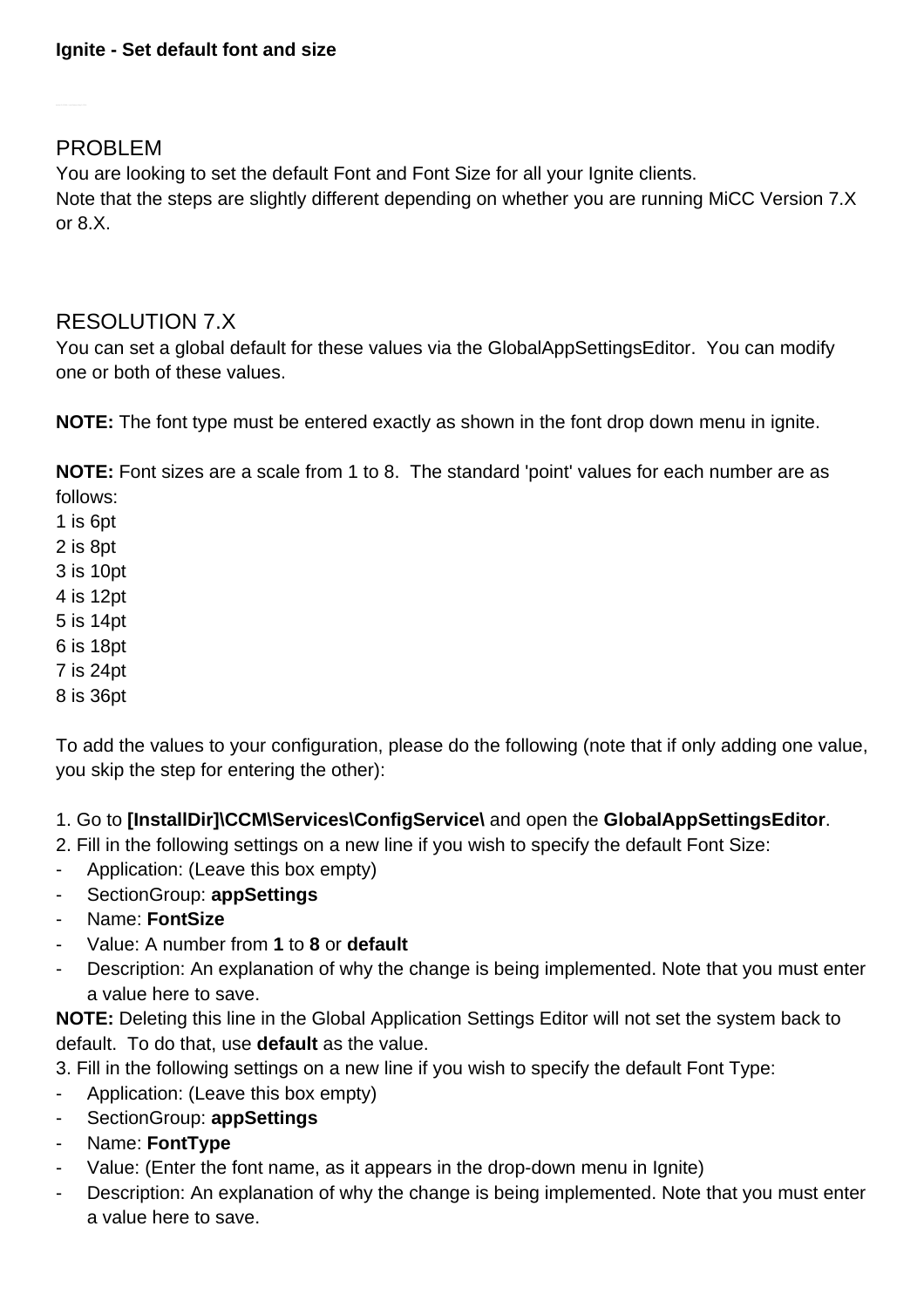**NOTE:** Deleting this line in the Global Application Settings Editor will not set the system back to default. To do that, use **default** as the value.

4. Click Save. It will take 30 to 60 seconds to save. Please wait for the confirmation box before closing the Editor.

# RESOLUTION 7.1.3.X and 8.X

**NOTE:** In Version 8.0.0.0 the Value format has changed. You are now specifying the "point" size of the font formatted like this: **12pt** .

To add the values to your configuration, please do the following (note that if only adding one value, you skip the step for entering the other):

### 1. Go to **[InstallDir]\CCM\Services\ConfigService\** and open the **GlobalAppSettingsEditor**.

2. Fill in the following settings on a new line if you wish to specify the default Font Size:

- Application: (Leave this box empty)
- SectionGroup: **appSettings**
- Name: **FontSize**
- Value: The point value for the font size desired (eg: **12pt**). Or set it to **default** to restore the default value.
- Description: An explanation of why the change is being implemented. Note that you must enter a value here to save.

**NOTE:** Deleting this line in the Global Application Settings Editor will not set the system back to default. To do that, use **default** as the value.

3. Fill in the following settings on a new line if you wish to specify the default Font Type:

- Application: (Leave this box empty)
- SectionGroup: **appSettings**
- Name: **FontType**
- Value: (Enter the font name, as it appears in the drop-down menu in Ignite)
- Description: An explanation of why the change is being implemented. Note that you must enter a value here to save.

**NOTE:** Deleting this line in the Global Application Settings Editor will not set the system back to default. To do that, use **default** as the value.

4. Click Save. It will take 30 to 60 seconds to save. Please wait for the confirmation box before closing the Editor.

### RESOLUTION 9.X

**NOTE:** In Version 9.0.0.0 the Value format is the same as 8.X. You specify the "point" size of the font formatted like this: **12pt** .

To add the values to your configuration, please do the following (note that if only adding one value, you skip the step for entering the other):

### 1. Go to **[InstallDir]\CCM\Services\ConfigService\** and open the **GlobalAppSettingsEditor**.

2. Fill in the following settings on a new line if you wish to specify the default Font Size: